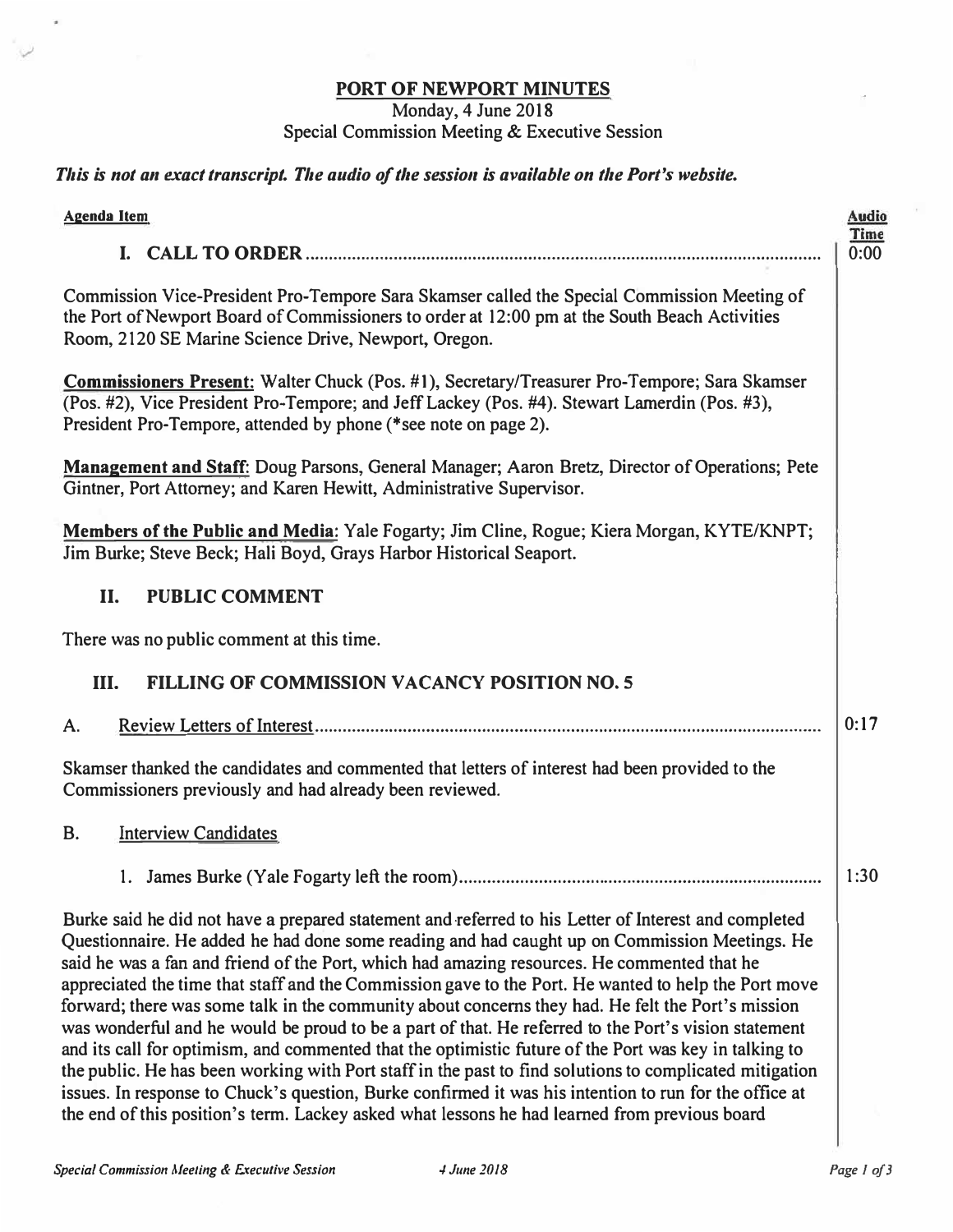experience. Burke spoke to the importance of a strategic plan, goal setting, and recognizing the need for flexibility.

 $10:27$ 

18:30

36:39

 $40:53$ 

Fogarty said he did not have a prepared statement. He said he was born and raised in Newport, was extremely familiar with the Port, and had formed a lot of relationships with Port staff, users and others. He added he was deeply involved with the Port since 2006 and has attended many recent Commission meetings, so would be able to get up to speed quickly. He felt he could bring fresh ideas to the Port and get some things moving forward. He said that NIT has been a focus for the last several years and the Port needs to go back to address its other neglected facilities. He expressed appreciation for the Commission and their service to the community. In response to Chuck's questions, Fogarty said he would be willing to run for election when the current term expired. Lackey asked what lessons he had learned from previous board experience. Fogarty said it was important to communicate with users and prioritize. He commented that the Port was facing deep issues and he would work to mend fences among stakeholders and move forward.

 $C_{-}$ 

The Commissioners discussed the process for appointing the Commissioner to fill the vacant position with Gintner. Lackey expressed thanks to Burke and Fogarty for volunteering, and said he was impressed with both their written and oral statements; a person serves on the Port Commission because they love the community. Chuck said he looked forward to working with either one of them.

Skamser advised Lamerdin that the Commission had heard from the candidates, and asked Lamerdin if he had any questions. He recommended that whoever was chosen be appointed at the meeting on 26 June to allow time to get up to speed and have some SDAO training. Lamerdin commented that he appreciated both candidate's willingness to serve, and they were both great candidates.

Skamser called for a vote to recommend an appointment to fill the vacant Commission Position #5. The Commissioners present voted by written and signed ballot.

James Burke was recommended by a vote of  $3 - 0$ , with Chuck, Skamser, and Lackey all choosing Burke as candidate.

## IV.

Hali Boyd said she appreciated the opportunity to speak, and provided a handout from Grays Harbor Historical Seaport (GHHS), which has been posted as a Meeting Packet Supplement. She said she had listened to the Commissioners taped conversation about the Tall Ships and there were unanswered questions. She wanted to see if there were options before making alternative plans, after GHHS received notice on May 30<sup>th</sup> that their Special Use Permit was being "revoked". She stated that cancelation of the event would be financially catastrophic for GHHS. She hoped to find a solution. Boyd said she would be at the City Council meeting on June  $5<sup>th</sup>$  and would stay as long as needed to explore options. Lamerdin commented that the Commission was interested in having the ships come to Newport, but they would need to look at modifying the date or alternative dockage. If the Commission had known earlier, they would have recommended the shoulder season.